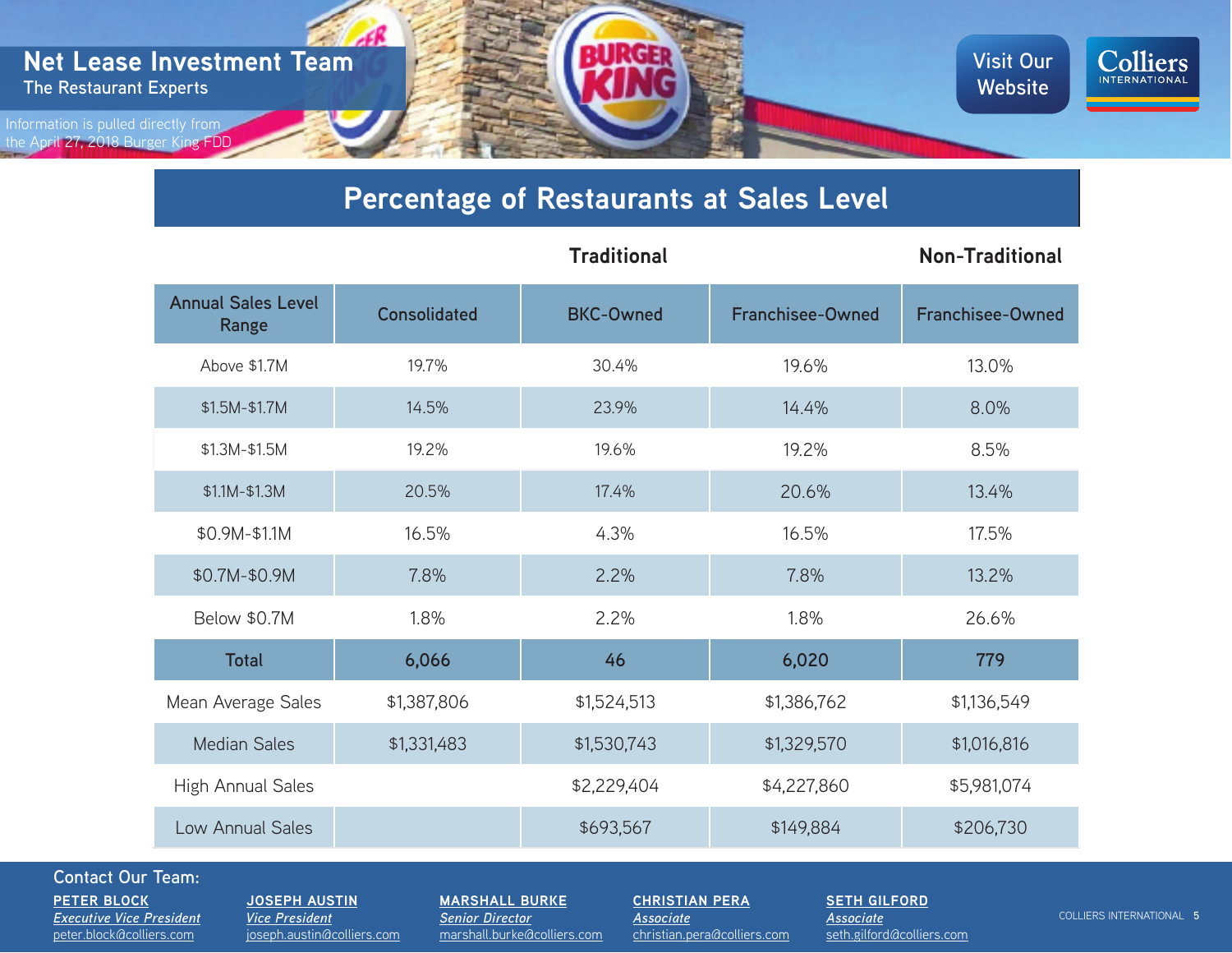

## **Percentage of Restaurants at Sales Level**

|                                    | <b>Full Size</b>                           |                                            | Large                                      |                                            |
|------------------------------------|--------------------------------------------|--------------------------------------------|--------------------------------------------|--------------------------------------------|
| <b>Annual Sales Level</b><br>Range | <b>Number of franchised</b><br>restaurants | <b>Percentage of Total</b><br><b>Sales</b> | <b>Number of franchised</b><br>restaurants | <b>Percentage of Total</b><br><b>Sales</b> |
| Above \$1.7M                       | 4                                          | 4%                                         | 8                                          | 6.3%                                       |
| \$1.5M-\$1.7M                      | $\mathcal{Q}$                              | 8.9%                                       | 14                                         | 11.1%                                      |
| \$1.3M-\$1.5M                      | 13                                         | 12.9%                                      | 13                                         | 10.3%                                      |
| $$1.1M-$1.3M$                      | 23                                         | 22.8%                                      | 25                                         | 19.8%                                      |
| \$0.9M-\$1.1M                      | 28                                         | 27.7%                                      | 32                                         | 25.4%                                      |
| \$0.7M-\$0.9M                      | 7.8%                                       | 2.2%                                       | 7.8%                                       | 13.2%                                      |
| Below \$0.7M                       | 5                                          | 5%                                         | 14                                         | 11.1%                                      |
| <b>Total</b>                       | 101                                        | 100%                                       | 126                                        | 100%                                       |
| Mean Average Sales                 | \$1,129,102                                | \$1,134,512                                |                                            |                                            |
| <b>Median Sales</b>                | \$1,078,213                                |                                            | \$1,078,956                                |                                            |
| High Annual Sales                  | \$2,025,991                                | \$2,315,537                                |                                            |                                            |
|                                    | \$500,794                                  |                                            | \$478,449                                  |                                            |